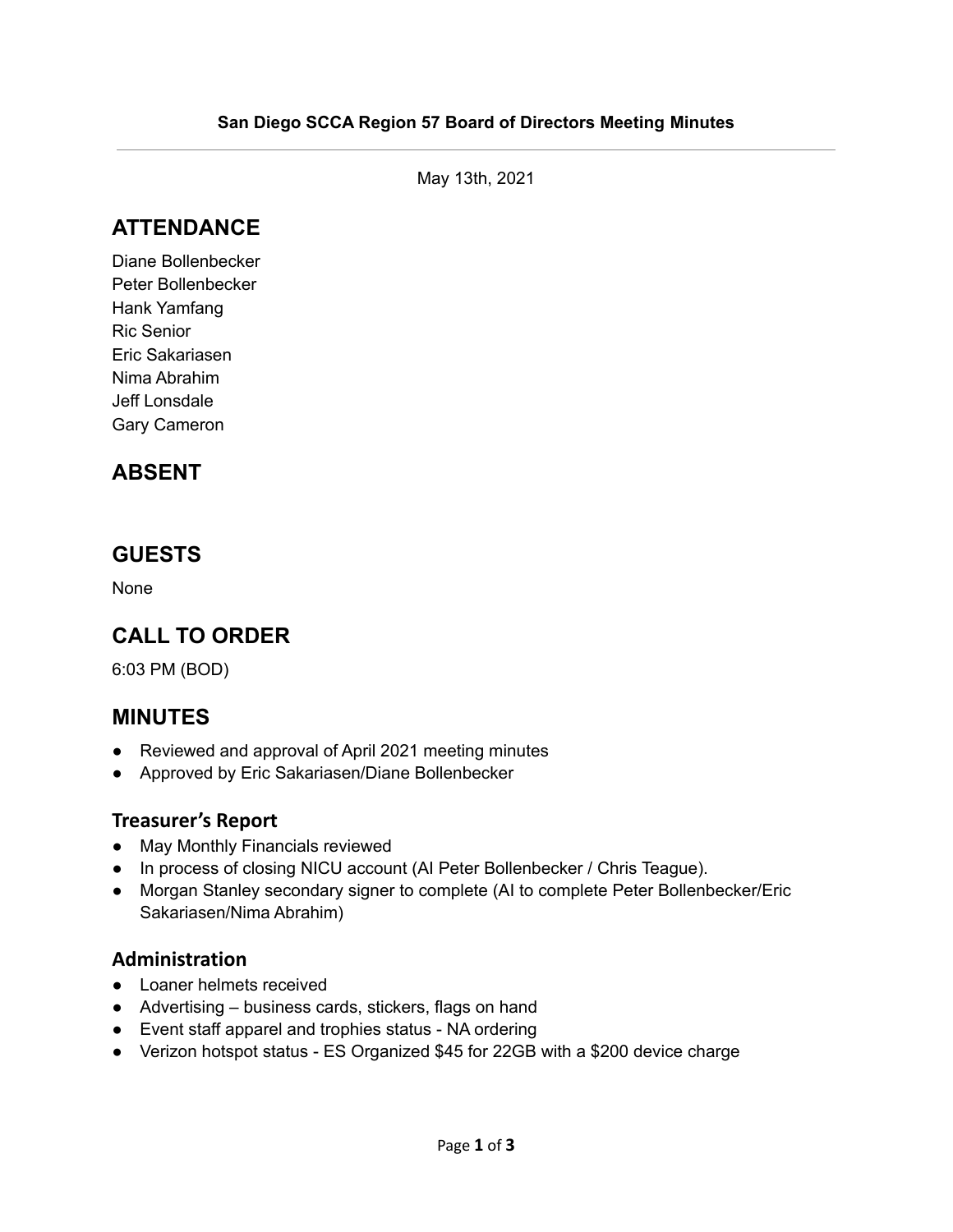#### **Membership**

• Current membership report  $-528$  members as of  $5/13/20$  (+0 to last month)

#### **Solo Chair Report**

- 2021 schedule established
	- June, July, Sept, Oct, Dec dates scheduled
- Trailer storage
	- Site being identified in Lake Elsinore
- June 19-20 event status
	- Trailer Tires GC to take the lead on organizing tires
	- Timing Equipment JL has checked
- 2021 Competition Rules
	- Sent out for review
- Lot search
	- $\circ$  Legoland priority GC to contact before next meeting
	- EVOC No updates
	- Golden Acorn RS no response from casino. Contact tribe

#### **Track Events Chair Report**

- April event recap, status of after event report
	- HY Working on post event report
- May event status, sanctions approved, HPDE, time attack timing
	- Organizing folks to help out on Saturday & Sunday
- December 5, 2021 track date added to calendar
- Summer "track night/twilight", Friday or watch for other date availability?

#### **Road Rally Chair Report**

- Acquired 3x RR Safety Steward
- Gamblers, Dead Dollys and BBQ
	- 50 cars entered.
	- RS To send out results and request feedback
- Next Event
	- RS Rancho Santa Fe event end of July?

### **New Business**

- PB/DB Attending COCSD meeting Friday 5/14/21 to talk about SDR programs
- Yuma Marines event no further interactions from Marines

### **MEMBERSHIP MEETING SESSION**

● No general membership meeting this month